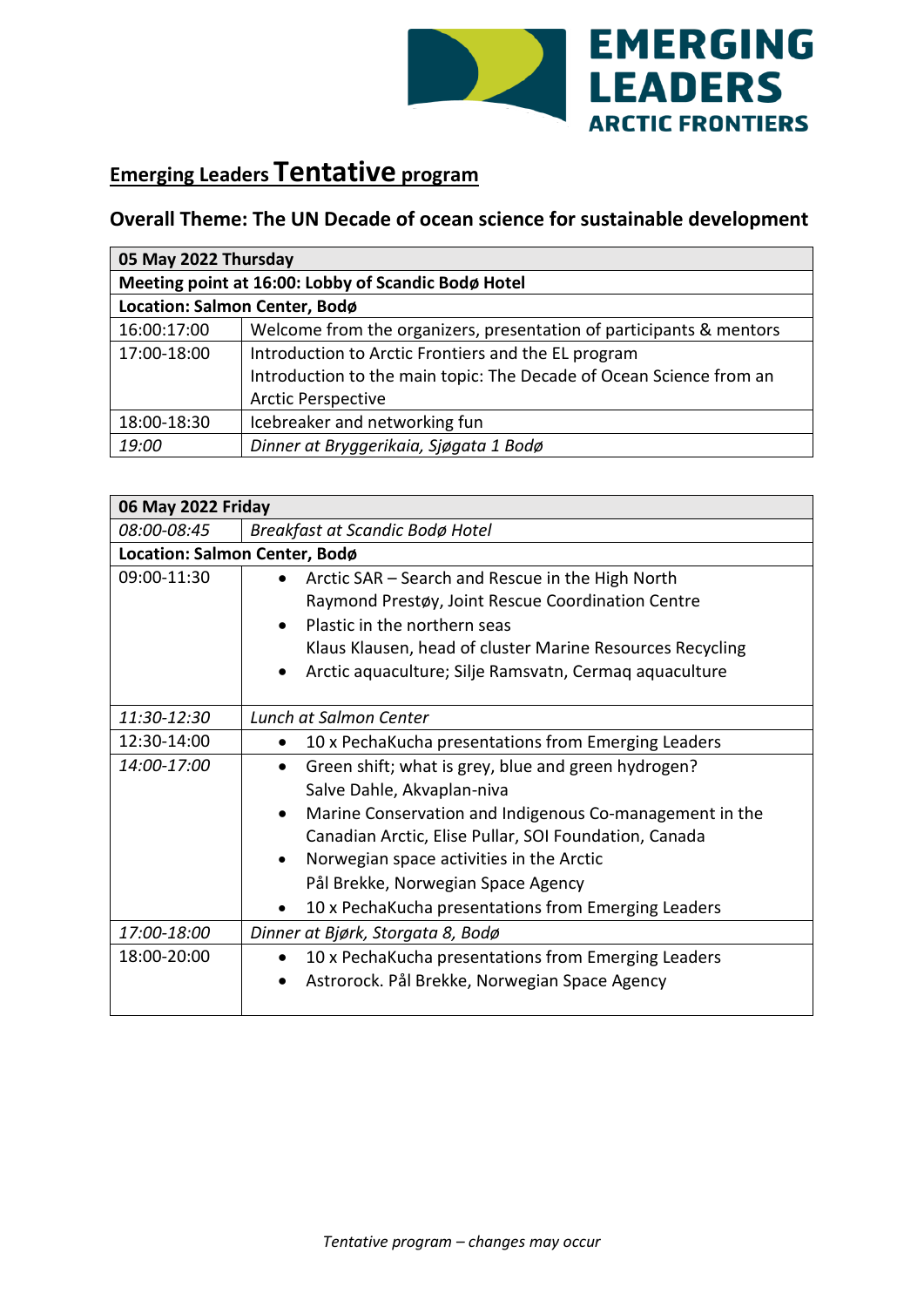

| 07 May 2022 Saturday                             |                                                                           |
|--------------------------------------------------|---------------------------------------------------------------------------|
| Location: Salmon Center, Bodø                    |                                                                           |
| 08:00-09:00                                      | Breakfast at Scandic Bodø Hotel & check-out (take your luggage)           |
| 09:00-12:00                                      | The Decade of Ocean Science from an Arctic Perspective, Siri<br>$\bullet$ |
|                                                  | Granum Carson, Director of NTNU Ocean                                     |
|                                                  | Workshop<br>$\bullet$                                                     |
| 12:00-13:00                                      | Lunch at Salmon Center, pick-up from AGA Food                             |
| 13:00-15:30                                      | Workshop continued<br>$\bullet$                                           |
| 16:30                                            | Ferry to Moskenes (meet at ferry docks 15:45)                             |
| 19:45                                            | Arrival Moskes and Bus to Lofotr Viking Museum                            |
| 21:15-23:00                                      | Dinner & Museum Tour                                                      |
| 23:00                                            | Bus to Kabelvåg                                                           |
| Location: Nyvågar Rorbuhotell, Kabelvåg, Lofoten |                                                                           |
| 23:30                                            | Arrival and check-in Nyvågar Rorbuhotell, Kabelvåg                        |

| 08 May 2022 Sunday                               |                                                                                |
|--------------------------------------------------|--------------------------------------------------------------------------------|
| Location: Nyvågar Rorbuhotell, Kabelvåg, Lofoten |                                                                                |
| 09:00-10:00                                      | Breakfast at hotel                                                             |
| 10:00-12:00                                      | Workshop continued<br>$\bullet$                                                |
|                                                  | Arctic fisheries; Brita Åsheim Rasmussen, Director of Department,<br>$\bullet$ |
|                                                  | Norwegian Fishermen's Sales Organisation                                       |
| 12:00-14:00                                      | Lunch at hotel and tour around Kabelvåg                                        |
| 14:00-17:30                                      | Renewable Energy in Norway; Ørjan Birkeland, Equinor<br>$\bullet$              |
|                                                  | Workshop continued<br>$\bullet$                                                |
| 18:00                                            | Dinner at hotel                                                                |
| 20:00                                            | Bus to Svolvær, and tour around Svolvær                                        |
| <b>Location: Hurtigruten</b>                     |                                                                                |
| 22:15                                            | Hurtigruten Svolvær – Tromsø (overnight)                                       |

| 09 May 2022 Monday                                    |                                                         |
|-------------------------------------------------------|---------------------------------------------------------|
| 14:15                                                 | Arrival Tromsø                                          |
| Location: Comfort hotel Express, Tromsø               |                                                         |
| 14:30                                                 | Check-in Comfort Hotel Express                          |
| Location: Arctic Frontiers conference, The Edge Hotel |                                                         |
| 15:00-17:45                                           | Attendance Arctic Frontiers conference                  |
| 18:00-19:00                                           | Emerging Leaders Reception with ambassadors, Rødbanken, |
|                                                       | (Bankhjørnet)                                           |
| 20:00                                                 | Emerging Leaders Dinner, Maskinverksted                 |